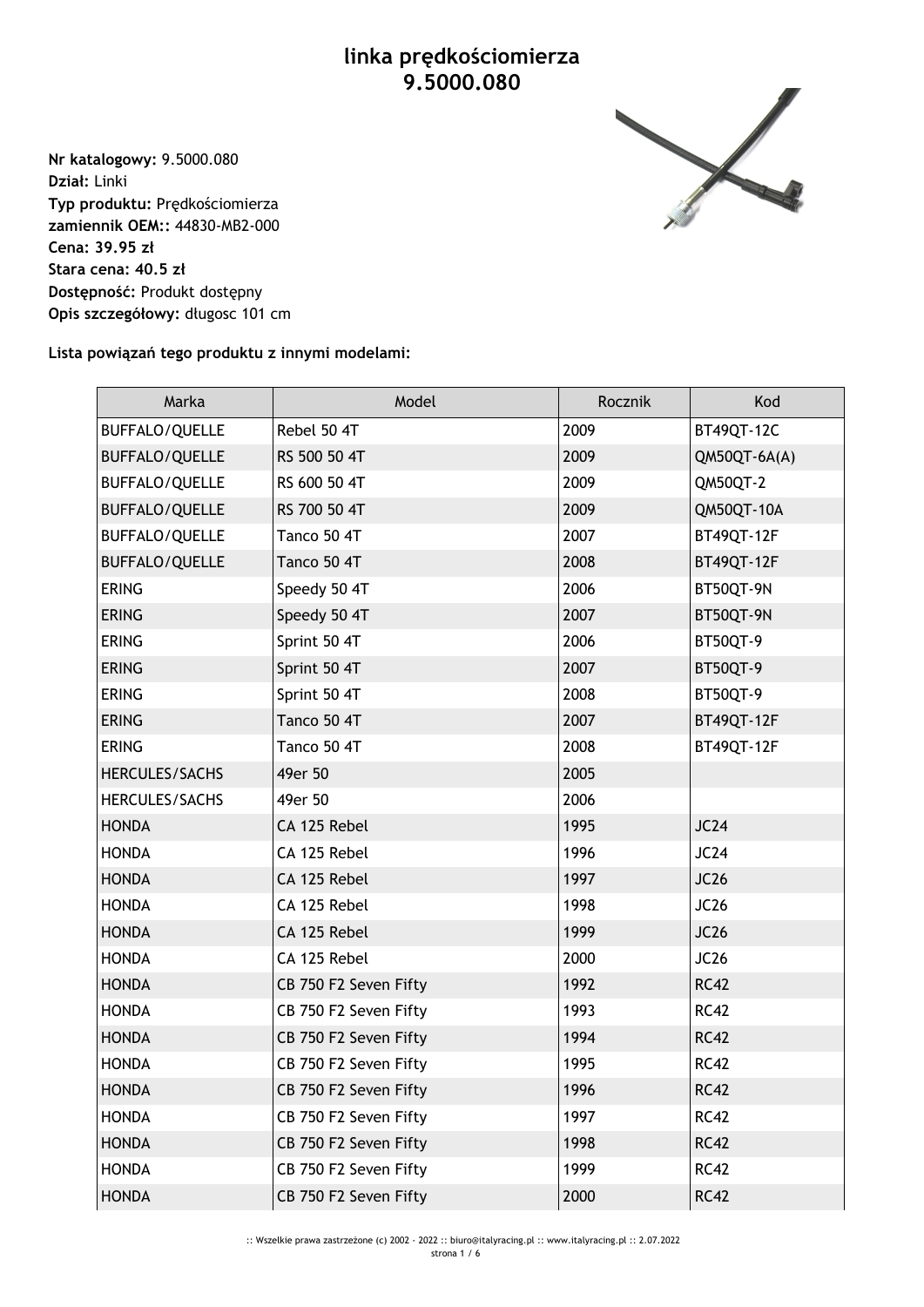| <b>HONDA</b> | CB 750 F2 Seven Fifty | 2001 | <b>RC42</b>      |
|--------------|-----------------------|------|------------------|
| <b>HONDA</b> | CB 750 F2 Seven Fifty | 2002 | <b>RC42</b>      |
| <b>HONDA</b> | CB 750 F2 Seven Fifty | 2003 | <b>RC42</b>      |
| <b>HONDA</b> | <b>CBR 1000 F</b>     | 1987 | <b>SC21</b>      |
| <b>HONDA</b> | <b>CBR 1000 F</b>     | 1988 | <b>SC21</b>      |
| <b>HONDA</b> | CMX 250 C Rebel       | 1997 | <b>MC32</b>      |
| <b>HONDA</b> | CMX 250 C Rebel       | 1998 | <b>MC32</b>      |
| <b>HONDA</b> | CMX 250 C Rebel       | 1999 | <b>MC32</b>      |
| <b>HONDA</b> | CMX 450 C Rebel       | 1986 | PC171            |
| <b>HONDA</b> | CMX 450 C Rebel       | 1987 | PC171            |
| <b>HONDA</b> | CN 250 Helix          | 1986 | <b>MF020</b>     |
| <b>HONDA</b> | CN 250 Helix          | 1987 | <b>MF020</b>     |
| <b>HONDA</b> | CN 250 Helix          | 1988 | <b>MF020</b>     |
| <b>HONDA</b> | CN 250 Helix          | 1989 | <b>MF020</b>     |
| <b>HONDA</b> | CN 250 Helix          | 1990 | <b>MF020</b>     |
| <b>HONDA</b> | CN 250 Helix          | 1991 | MF02             |
| <b>HONDA</b> | CN 250 Helix          | 1992 | MF02             |
| <b>HONDA</b> | CN 250 Helix          | 1993 | MF02             |
| <b>HONDA</b> | CN 250 Helix          | 1994 | MF02             |
| <b>HONDA</b> | CN 250 Helix          | 1995 | MF02             |
| <b>HONDA</b> | CN 250 Helix          | 1996 | MF02             |
| <b>HONDA</b> | CN 250 Helix          | 1997 | MF02             |
| <b>HONDA</b> | CN 250 Helix          | 1998 | MF02             |
| <b>HONDA</b> | CN 250 Helix          | 1999 | MF02             |
| <b>HONDA</b> | CX 500 E Euro Sports  | 1982 | <b>PC06</b>      |
| <b>HONDA</b> | CX 500 E Euro Sports  | 1983 | PC <sub>06</sub> |
| <b>HONDA</b> | CX 500 E Euro Sports  | 1984 | PC <sub>06</sub> |
| <b>HONDA</b> | CX 500 E Euro Sports  | 1985 | <b>PC06</b>      |
| <b>HONDA</b> | CX 500 E Euro Sports  | 1986 | <b>PC06</b>      |
| <b>HONDA</b> | CX 650 E Euro         | 1983 | <b>RC12</b>      |
| <b>HONDA</b> | FES 250 Foresight     | 1999 | MF04             |
| <b>HONDA</b> | GB 500 Clubman        | 1989 | <b>PC16</b>      |
| <b>HONDA</b> | GB 500 Clubman        | 1990 | <b>PC16</b>      |
| <b>HONDA</b> | GL 1500 F6C Valkyrie  | 1997 | <b>SC34</b>      |
| <b>HONDA</b> | GL 1500 F6C Valkyrie  | 1998 | SC34             |
| <b>HONDA</b> | GL 1500 F6C Valkyrie  | 1999 | SC34             |
| <b>HONDA</b> | GL 1500 F6C Valkyrie  | 2000 | SC34             |
| <b>HONDA</b> | GL 1500 F6C Valkyrie  | 2001 | SC34             |
| <b>HONDA</b> | GL 1500 F6C Valkyrie  | 2002 | SC34             |
| <b>HONDA</b> | GL 1500 F6C Valkyrie  | 2003 | <b>SC34</b>      |
| <b>HONDA</b> | GL 650 D Silverwing   | 1983 | <b>RC10</b>      |
| <b>HONDA</b> | <b>NS 400 R</b>       | 1985 | <b>NC19</b>      |
| <b>HONDA</b> | <b>NS 400 R</b>       | 1986 | <b>NC19</b>      |
| <b>HONDA</b> | NT 650 V Deauville    | 1998 | <b>RC47</b>      |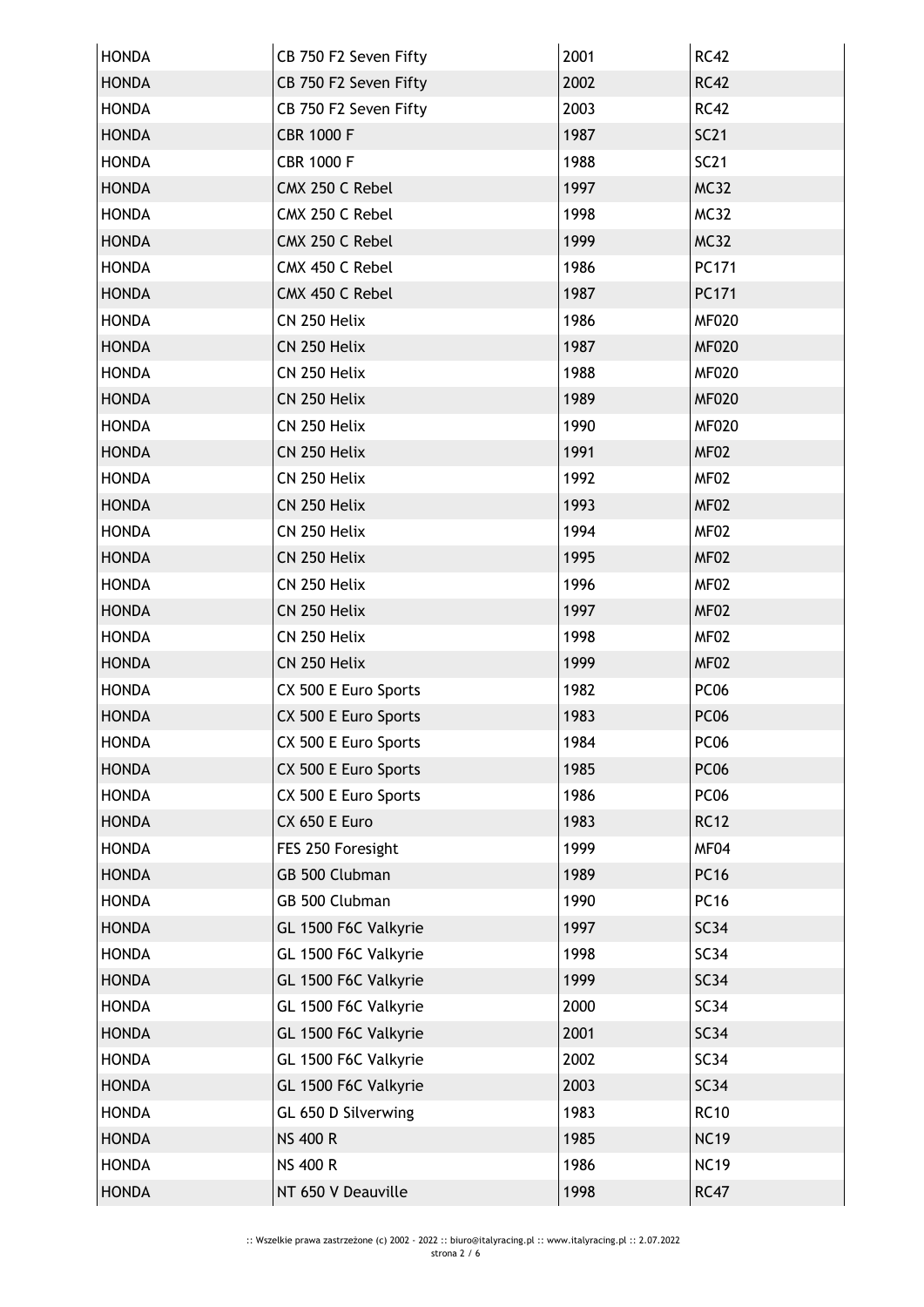| <b>HONDA</b> | NT 650 V Deauville         | 1999 | <b>RC47</b>      |
|--------------|----------------------------|------|------------------|
| <b>HONDA</b> | NT 650 V Deauville         | 2000 | <b>RC47</b>      |
| <b>HONDA</b> | NT 650 V Deauville         | 2001 | <b>RC47</b>      |
| <b>HONDA</b> | NT 650 V Deauville         | 2002 | <b>RC47</b>      |
| <b>HONDA</b> | NT 650 V Deauville         | 2003 | <b>RC47</b>      |
| <b>HONDA</b> | NT 650 V Deauville         | 2004 | <b>RC47</b>      |
| <b>HONDA</b> | NT 650 V Deauville         | 2005 | <b>RC47</b>      |
| <b>HONDA</b> | NTV 650 Revere             | 1988 | <b>RC33</b>      |
| <b>HONDA</b> | NTV 650 Revere             | 1989 | <b>RC33</b>      |
| <b>HONDA</b> | NTV 650 Revere             | 1990 | <b>RC33</b>      |
| <b>HONDA</b> | NTV 650 Revere             | 1991 | <b>RC33</b>      |
| <b>HONDA</b> | NTV 650 Revere             | 1992 | <b>RC33</b>      |
| <b>HONDA</b> | NTV 650 Revere             | 1993 | <b>RC33</b>      |
| <b>HONDA</b> | NTV 650 Revere             | 1994 | <b>RC33</b>      |
| <b>HONDA</b> | NTV 650 Revere             | 1995 | <b>RC33</b>      |
| <b>HONDA</b> | NTV 650 Revere             | 1996 | <b>RC33</b>      |
| <b>HONDA</b> | NTV 650 Revere             | 1997 | <b>RC33</b>      |
| <b>HONDA</b> | SH 50 Scoopy               | 1996 | <b>AF40</b>      |
| <b>HONDA</b> | SH 50 Scoopy               | 1997 | AF40             |
| <b>HONDA</b> | SH 50 Scoopy               | 1998 | <b>AF40</b>      |
| <b>HONDA</b> | SH 50 Scoopy               | 1999 | AF40             |
| <b>HONDA</b> | SH 50 Scoopy               | 2000 | <b>AF40</b>      |
| <b>HONDA</b> | SRX 90 IT Shadow           | 1998 | HF <sub>09</sub> |
| <b>HONDA</b> | SRX 90 IT Shadow           | 1999 | HF <sub>09</sub> |
| <b>HONDA</b> | SRX 90 IT Shadow           | 2000 | HF09             |
| <b>HONDA</b> | ST 1100 A Pan European ABS | 1992 | <b>SC26</b>      |
| <b>HONDA</b> | ST 1100 A Pan European ABS | 1993 | SC <sub>26</sub> |
| <b>HONDA</b> | ST 1100 A Pan European ABS | 1994 | <b>SC26</b>      |
| <b>HONDA</b> | ST 1100 A Pan European ABS | 1995 | <b>SC26</b>      |
| <b>HONDA</b> | ST 1100 A Pan European ABS | 1996 | <b>SC26</b>      |
| <b>HONDA</b> | ST 1100 A Pan European ABS | 1997 | <b>SC26</b>      |
| <b>HONDA</b> | ST 1100 A Pan European ABS | 1998 | <b>SC26</b>      |
| <b>HONDA</b> | ST 1100 A Pan European ABS | 1999 | SC26             |
| <b>HONDA</b> | ST 1100 A Pan European ABS | 2000 | <b>SC26</b>      |
| <b>HONDA</b> | ST 1100 A Pan European ABS | 2001 | <b>SC26</b>      |
| <b>HONDA</b> | ST 1100 Pan European       | 1990 | <b>SC26</b>      |
| <b>HONDA</b> | ST 1100 Pan European       | 1991 | <b>SC26</b>      |
| <b>HONDA</b> | ST 1100 Pan European       | 1992 | <b>SC26</b>      |
| <b>HONDA</b> | ST 1100 Pan European       | 1993 | <b>SC26</b>      |
| <b>HONDA</b> | ST 1100 Pan European       | 1994 | <b>SC26</b>      |
| <b>HONDA</b> | ST 1100 Pan European       | 1995 | <b>SC26</b>      |
| <b>HONDA</b> | ST 1100 Pan European       | 1996 | <b>SC26</b>      |
| <b>HONDA</b> | ST 1100 Pan European       | 1997 | <b>SC26</b>      |
| <b>HONDA</b> | ST 1100 Pan European       | 1998 | <b>SC26</b>      |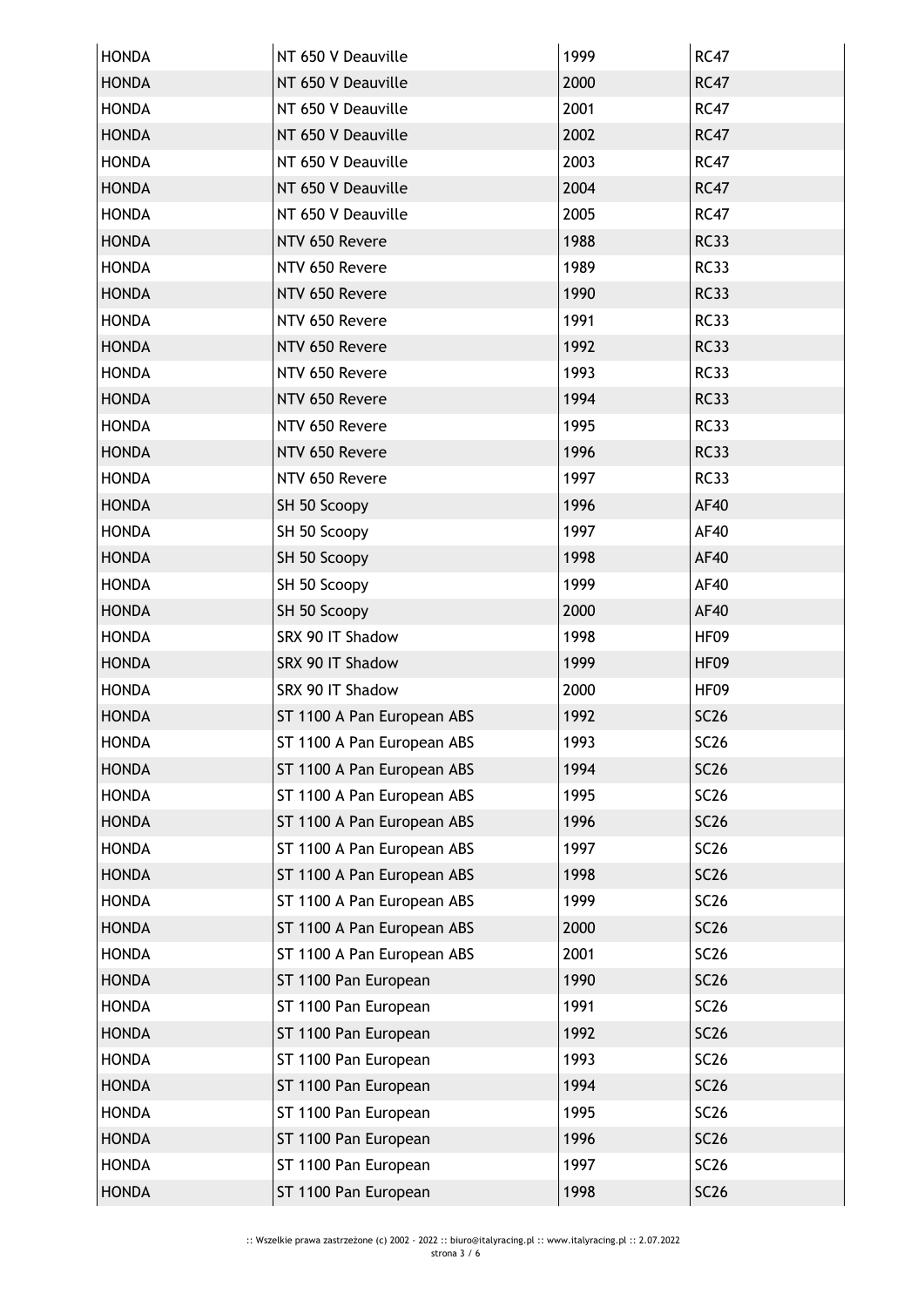| <b>HONDA</b> | ST 1100 Pan European  | 1999 | <b>SC26</b> |
|--------------|-----------------------|------|-------------|
| <b>HONDA</b> | ST 1100 Pan European  | 2000 | <b>SC26</b> |
| <b>HONDA</b> | ST 1100 Pan European  | 2001 | <b>SC26</b> |
| <b>HONDA</b> | <b>VF 1000 R</b>      | 1984 | <b>SC16</b> |
| <b>HONDA</b> | <b>VF 1000 R</b>      | 1985 | <b>SC16</b> |
| <b>HONDA</b> | <b>VF 1000 R</b>      | 1986 | <b>SC16</b> |
| <b>HONDA</b> | VF 750 C Magna        | 1982 | <b>RC09</b> |
| <b>HONDA</b> | VF 750 C Magna        | 1983 | <b>RC09</b> |
| <b>HONDA</b> | VF 750 C Magna        | 1984 | <b>RC09</b> |
| <b>HONDA</b> | VF 750 C Magna        | 1993 | <b>RC43</b> |
| <b>HONDA</b> | VF 750 C Magna        | 1994 | <b>RC43</b> |
| <b>HONDA</b> | VF 750 C Magna        | 1995 | <b>RC43</b> |
| <b>HONDA</b> | VF 750 C Magna        | 1996 | <b>RC43</b> |
| <b>HONDA</b> | VF 750 C Magna        | 1997 | <b>RC43</b> |
| <b>HONDA</b> | VF 750 C Magna        | 1998 | <b>RC43</b> |
| <b>HONDA</b> | VF 750 C Magna        | 1999 | <b>RC43</b> |
| <b>HONDA</b> | VF 750 C Magna        | 2000 | <b>RC43</b> |
| <b>HONDA</b> | VF 750 F Interceptor  | 1983 | <b>RC15</b> |
| <b>HONDA</b> | VF 750 F Interceptor  | 1984 | <b>RC15</b> |
| <b>HONDA</b> | <b>VFR 750 F</b>      | 1986 | <b>RC24</b> |
| <b>HONDA</b> | <b>VFR 750 F</b>      | 1987 | <b>RC24</b> |
| <b>HONDA</b> | <b>VFR 750 F</b>      | 1988 | <b>RC24</b> |
| <b>HONDA</b> | <b>VFR 750 F</b>      | 1989 | <b>RC24</b> |
| <b>HONDA</b> | VT 1100 C2 Shadow ACE | 1995 | <b>SC32</b> |
| <b>HONDA</b> | VT 1100 C2 Shadow ACE | 1996 | <b>SC32</b> |
| <b>HONDA</b> | VT 1100 C2 Shadow ACE | 1997 | <b>SC32</b> |
| <b>HONDA</b> | VT 1100 C2 Shadow ACE | 1998 | SC32        |
| <b>HONDA</b> | VT 1100 C2 Shadow ACE | 1999 | <b>SC32</b> |
| <b>HONDA</b> | VT 1100 C2 Shadow ACE | 2000 | <b>SC32</b> |
| <b>HONDA</b> | VT 600 C Shadow       | 1988 | <b>PC21</b> |
| <b>HONDA</b> | VT 600 C Shadow       | 1989 | <b>PC21</b> |
| <b>HONDA</b> | VT 600 C Shadow       | 1990 | <b>PC21</b> |
| <b>HONDA</b> | VT 600 C Shadow       | 1991 | <b>PC21</b> |
| <b>HONDA</b> | VT 600 C Shadow       | 1992 | <b>PC21</b> |
| <b>HONDA</b> | VT 600 C Shadow       | 1993 | <b>PC21</b> |
| <b>HONDA</b> | VT 600 C Shadow       | 1994 | <b>PC21</b> |
| <b>HONDA</b> | VT 600 C Shadow       | 1995 | <b>PC21</b> |
| <b>HONDA</b> | VT 600 C Shadow       | 1996 | <b>PC21</b> |
| <b>HONDA</b> | VT 600 C Shadow       | 1997 | <b>PC21</b> |
| <b>HONDA</b> | VT 600 C Shadow       | 1998 | <b>PC21</b> |
| <b>HONDA</b> | VT 600 C Shadow       | 1999 | <b>PC21</b> |
| <b>HONDA</b> | VT 600 C Shadow       | 2000 | <b>PC21</b> |
| <b>HONDA</b> | VT 750 C Shadow       | 1987 | <b>RC29</b> |
| <b>HONDA</b> | <b>XBR 500</b>        | 1985 | <b>PC15</b> |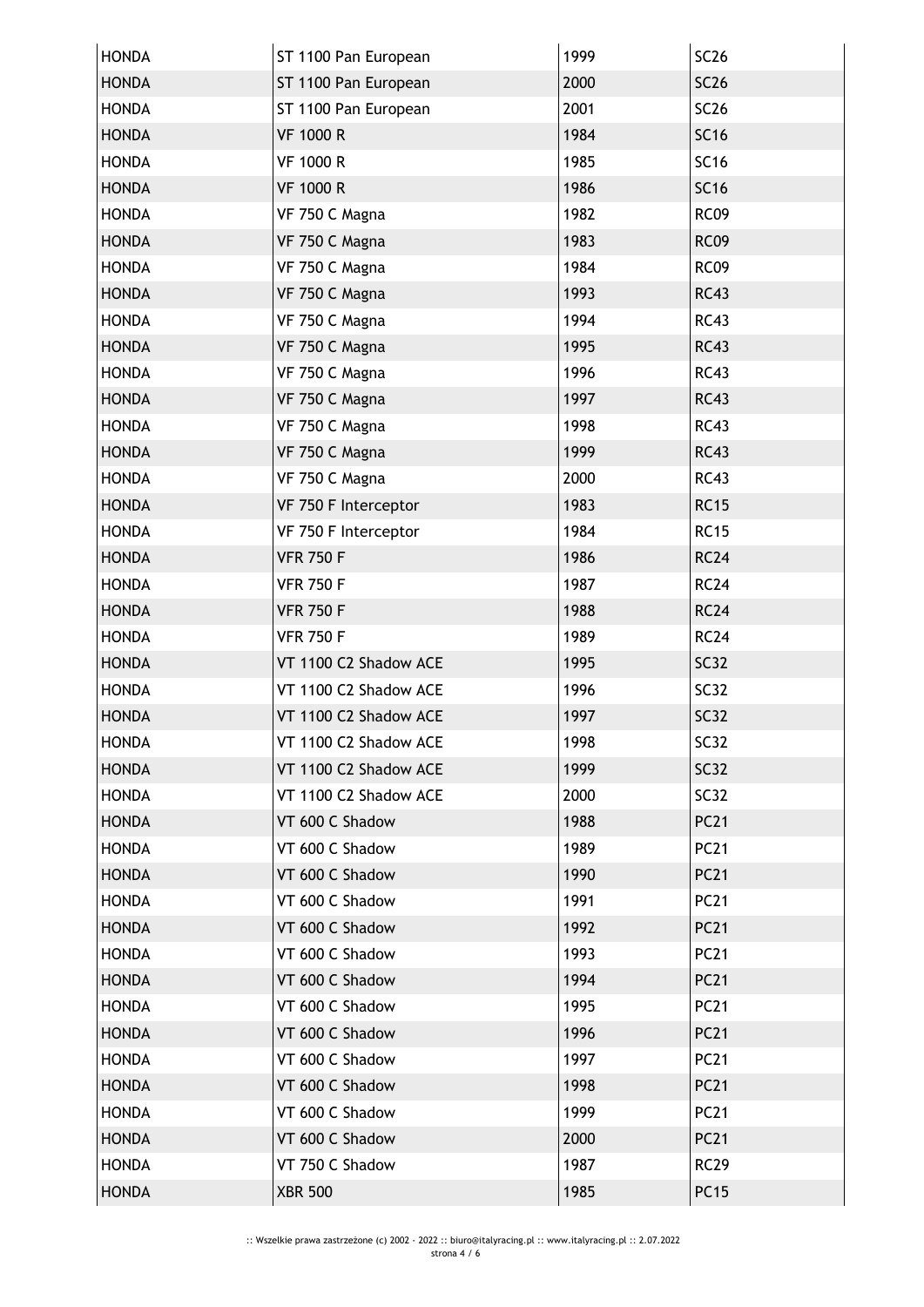| <b>HONDA</b>    | <b>XBR 500</b>         | 1986 | <b>PC15</b>  |
|-----------------|------------------------|------|--------------|
| <b>HONDA</b>    | <b>XBR 500</b>         | 1987 | <b>PC15</b>  |
| <b>HONDA</b>    | <b>XBR 500 S</b>       | 1988 | <b>PC15</b>  |
| <b>HONDA</b>    | <b>XBR 500 S</b>       | 1989 | <b>PC15</b>  |
| <b>HONDA</b>    | XRV 750 Africa Twin    | 1990 | <b>RD04</b>  |
| <b>HONDA</b>    | XRV 750 Africa Twin    | 1991 | <b>RD04</b>  |
| <b>HONDA</b>    | XRV 750 Africa Twin    | 1992 | <b>RD04</b>  |
| <b>HONDA</b>    | XRV 750 Africa Twin    | 1993 | <b>RD07</b>  |
| <b>HONDA</b>    | XRV 750 Africa Twin    | 1994 | <b>RD07</b>  |
| <b>HONDA</b>    | XRV 750 Africa Twin    | 1995 | <b>RD07</b>  |
| <b>HONDA</b>    | XRV 750 Africa Twin    | 1996 | <b>RD07</b>  |
| <b>HONDA</b>    | XRV 750 Africa Twin    | 1997 | <b>RD07</b>  |
| <b>HONDA</b>    | XRV 750 Africa Twin    | 1998 | <b>RD07</b>  |
| <b>HONDA</b>    | XRV 750 Africa Twin    | 1999 | <b>RD07</b>  |
| <b>HONDA</b>    | XRV 750 Africa Twin    | 2000 | <b>RD07</b>  |
| <b>HONDA</b>    | XRV 750 Africa Twin    | 2001 | <b>RD07</b>  |
| <b>HONDA</b>    | XRV 750 Africa Twin    | 2002 | <b>RD07</b>  |
| <b>HONDA</b>    | XRV 750 Africa Twin    | 2003 | <b>RD07</b>  |
| <b>KREIDLER</b> | Flory 50 RC-E 4T       | 2007 |              |
| <b>KYMCO</b>    | Agility 50 4T          | 2005 |              |
| <b>KYMCO</b>    | Agility 50 4T          | 2006 |              |
| <b>KYMCO</b>    | Agility 50 4T Basic    | 2006 | U60010       |
| <b>KYMCO</b>    | Agility 50 4T Basic    | 2007 | U60080       |
| <b>KYMCO</b>    | Agility 50 4T MMC      | 2007 | U60050       |
| <b>KYMCO</b>    | Agility 50 4T MMC      | 2008 | U60050       |
| <b>KYMCO</b>    | Filly 50 AC 4T         | 1999 | SD10AC       |
| <b>KYMCO</b>    | Filly 50 AC 4T         | 2000 | SD10AC       |
| <b>KYMCO</b>    | Filly 50 AC 4T         | 2001 | SD10AC       |
| <b>KYMCO</b>    | Filly 50 LX            | 2002 |              |
| <b>KYMCO</b>    | Yager 50 GT AC 4T      | 2007 | U50000       |
| <b>PEUGEOT</b>  | V-Clic 50 4T           | 2007 |              |
| <b>PEUGEOT</b>  | V-Clic 50 4T           | 2008 | QM50QT-6A(H) |
| <b>PEUGEOT</b>  | V-Clic 50 4T           | 2009 | QM50QT-6A(H) |
| <b>PEUGEOT</b>  | V-Clic 50 4T           | 2010 | QM50QT-6A(H) |
| <b>PEUGEOT</b>  | V-Clic 50 4T SilvSport | 2008 | QM50QT-6A(H) |
| <b>REX</b>      | Capriolo 50 4T         | 2007 |              |
| <b>REX</b>      | Capriolo 50 4T         | 2008 | LAEABZ400    |
| <b>REX</b>      | Capriolo 50 4T         | 2009 | LAEABZ400    |
| <b>REX</b>      | Off Limit 50 4T        | 2007 |              |
| <b>REX</b>      | Off Limit 50 4T        | 2008 |              |
| <b>REX</b>      | Off Limit 50 4T        | 2009 |              |
| <b>REX</b>      | RS 450 50 4T           | 2006 |              |
| <b>REX</b>      | RS 450 50 4T           | 2007 |              |
| <b>REX</b>      | RS 450 50 4T           | 2008 | LAEAGZ400    |